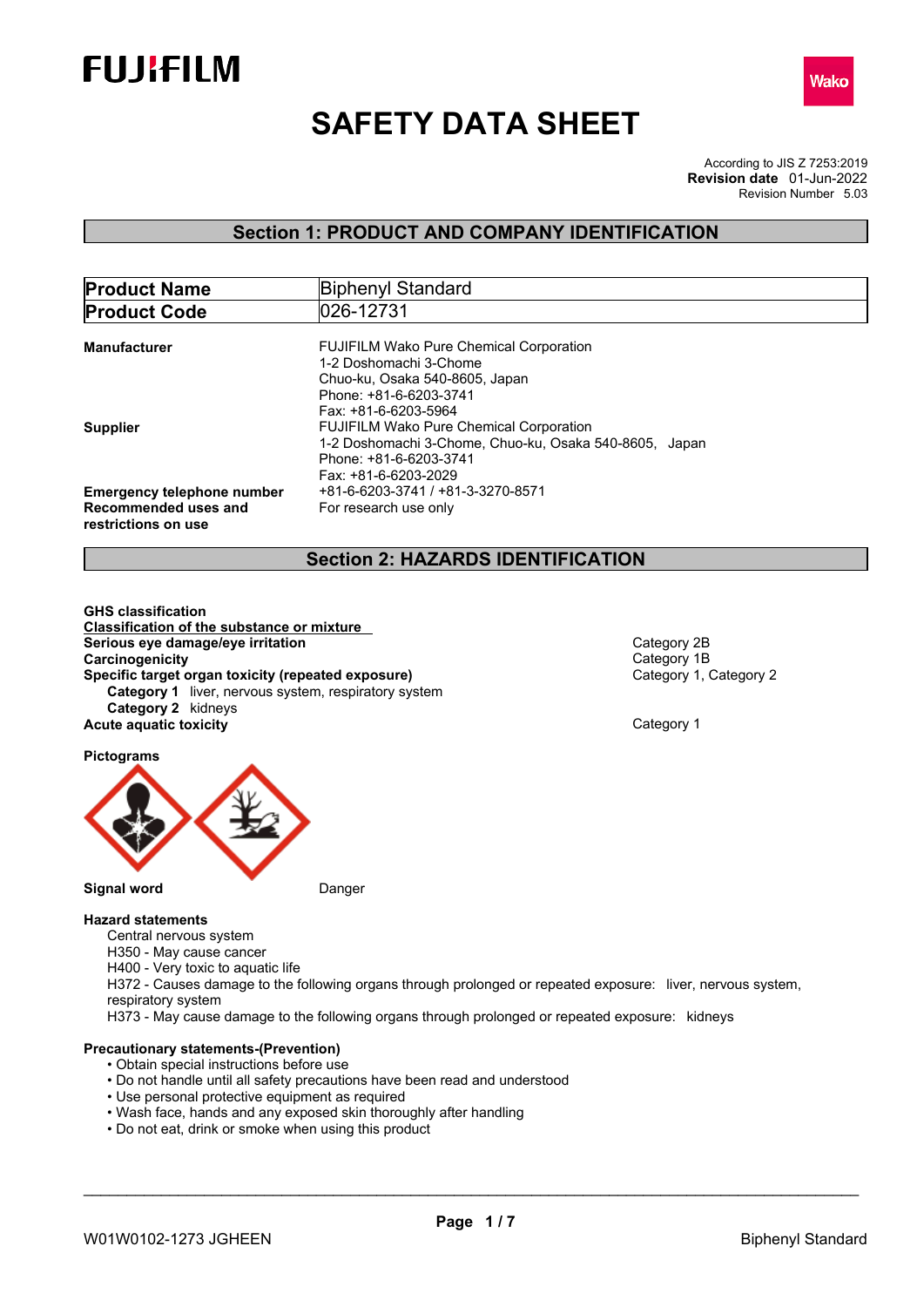• Do not breathe dust/fume/gas/mist/vapors/spray

### • Avoid release to the environment

- **Precautionary statements-(Response)**
	- IF exposed or concerned: Get medical advice/attention
	- IF IN EYES: Rinse cautiously with water for several minutes. Remove contact lenses, if present and easy to do. Continue rinsing
	- If eye irritation persists: Get medical advice/attention
	- Collect spillage

#### **Precautionary statements-(Storage)**

#### • Store locked up

#### **Precautionary statements-(Disposal)**

• Dispose of contents/container to an approved waste disposal plant

### **Others**

#### **Other hazards** Not available

### **Section 3: COMPOSITION/INFORMATION ON INGREDIENTS**

**Single Substance or Mixture** Substance

**Formula** C12H10

| Chemical Name           | Weight-%    | <b>Molecular weight</b> | <b>ENCS</b>                       | <b>ISHL No.</b> | CAS RN<br>urw                       |
|-------------------------|-------------|-------------------------|-----------------------------------|-----------------|-------------------------------------|
| - -<br>Diphenyl         | 98.0        | 154.21                  | .<br>$\overline{a}$<br>ட ட<br>ں ۔ |                 | $\sim$<br>$\sim$<br><i>ت-2</i> 0-20 |
| Note on ISHL<br>$No.$ : | - 50<br>the | ∍ means announced ⊦     | l chemical substances.            |                 |                                     |

**Impurities and/or Additives:** Not applicable

### **Section 4: FIRST AID MEASURES**

#### **Inhalation**

Remove to fresh air. If symptoms persist, call a physician.

#### **Skin contact**

Wash off immediately with soap and plenty of water. If symptoms persist, call a physician.

#### **Eye contact**

IF IN EYES: Rinse cautiously with water for several minutes. Remove contact lenses, if present and easy to do. Continue rinsing. Immediate medical attention is required.

#### **Ingestion**

Rinse mouth. Never give anything by mouth to an unconscious person. Call a physician or poison control center immediately. Do not induce vomiting without medical advice.

#### **Protection of first-aiders**

Use personal protective equipment as required.

| <b>Section 5: FIRE FIGHTING MEASURES</b> |  |
|------------------------------------------|--|
|                                          |  |

#### **Suitable extinguishing media**

Water spray (fog), Carbon dioxide (CO2), Foam, Extinguishing powder, Sand

**Unsuitable extinguishing media**

No information available

#### **Specific hazards arising from the chemical product**

Thermal decomposition can lead to release of irritating and toxic gases and vapors.

**Special extinguishing method**

### No information available

### **Special protective actions for**

#### **fire-fighters**

Use personal protective equipment as required.Firefighters should wear self-contained breathing apparatus and full firefighting turnout gear.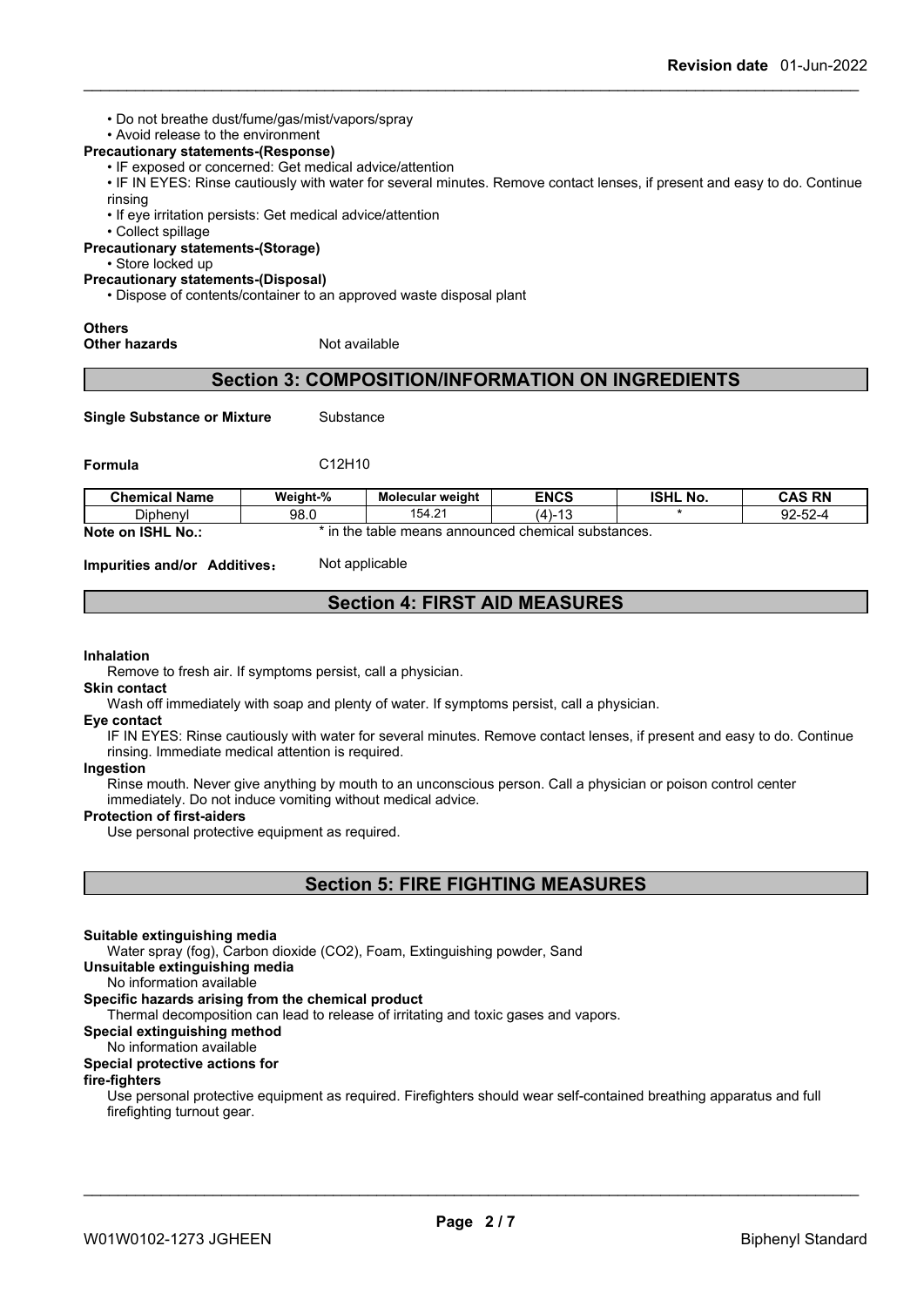### **Section 6: ACCIDENTAL RELEASE MEASURES**

#### **Personal precautions, protective equipment and emergency procedures**

For indoor, provide adequate ventilation process until the end of working. Deny unnecessary entry other than the people involved by, for example, using a rope. While working, wear appropriate protective equipments to avoid adhering it on skin, or inhaling the gas. Work from windward, and retract the people downwind.

#### **Environmental precautions**

To be careful not discharged to the environment without being properly handled waste water contaminated.

**Methods and materials for contaminent and methods and materials for cleaning up**

Sweep up and gather scattered particles, and collect it in an empty airtight container.

### **Recoverly, neutralization**

No information available

#### **Secondary disaster prevention measures**

Clean contaminated objects and areas thoroughly observing environmental regulations.

### **Section 7: HANDLING AND STORAGE**

#### **Handling**

#### **Technical measures**

Avoid contact with strong oxidizing agents. Use with local exhaust ventilation.

#### **Precautions**

Do not rough handling containers, such as upsetting, falling, giving a shock, and dragging Prevent leakage, overflow, and scattering. Not to generate steam and dust in vain. Seal the container after use. After handling, wash hands and face, and then gargle In places other than those specified, should not be smoking or eating and drinking Should not be brought contaminated protective equipment and gloves to rest stops Deny unnecessary entry of non-emergency personnel to the handling area

#### **Safety handling precautions**

Avoid contact with skin, eyes or clothing. Use personal protective equipment as required.

#### **Storage**

#### **Safe storage conditions**

**Storage conditions** Store away from sunlight in a cool (2-10 °C) well-ventilated dry place.

**Safe packaging material** Glass

**Incompatible substances** Strong oxidizing agents

### **Section 8: EXPOSURE CONTROLS/PERSONAL PROTECTION**

#### **Engineering controls**

In case of indoor workplace, seal the source or use a local exhaust system. Provide the safety shower facility, and handand eye-wash facility. And display their position clearly.

#### **Exposure limits**

| ------------------                   |              |                        |                                      |
|--------------------------------------|--------------|------------------------|--------------------------------------|
| <b>Chemical Name</b>                 | JSOH (Japan) | <b>ISHL</b><br>(Japan) | <b>ACGIH</b>                         |
| Diphenyl                             | N/A          | N/A                    | $\sim$ $\sim$<br>Τ۱۸/Δ<br>ppm<br>◡.ಒ |
| $\sim$ $\sim$<br>92-52- <sup>0</sup> |              |                        |                                      |

#### **Personal protective equipment**

**Respiratory protection** Dust mask **Hand protection** Protection gloves

**Eye protection** protective eyeglasses or chemical safety goggles **Skin and body protection** Long-sleeved work clothes

**General hygiene considerations**

Handle in accordance with good industrial hygiene and safety practice.

### **Section 9: PHYSICAL AND CHEMICAL PROPERTIES**

**Form**

**Color** White - nearly white **Appearance** crystals - crystalline powder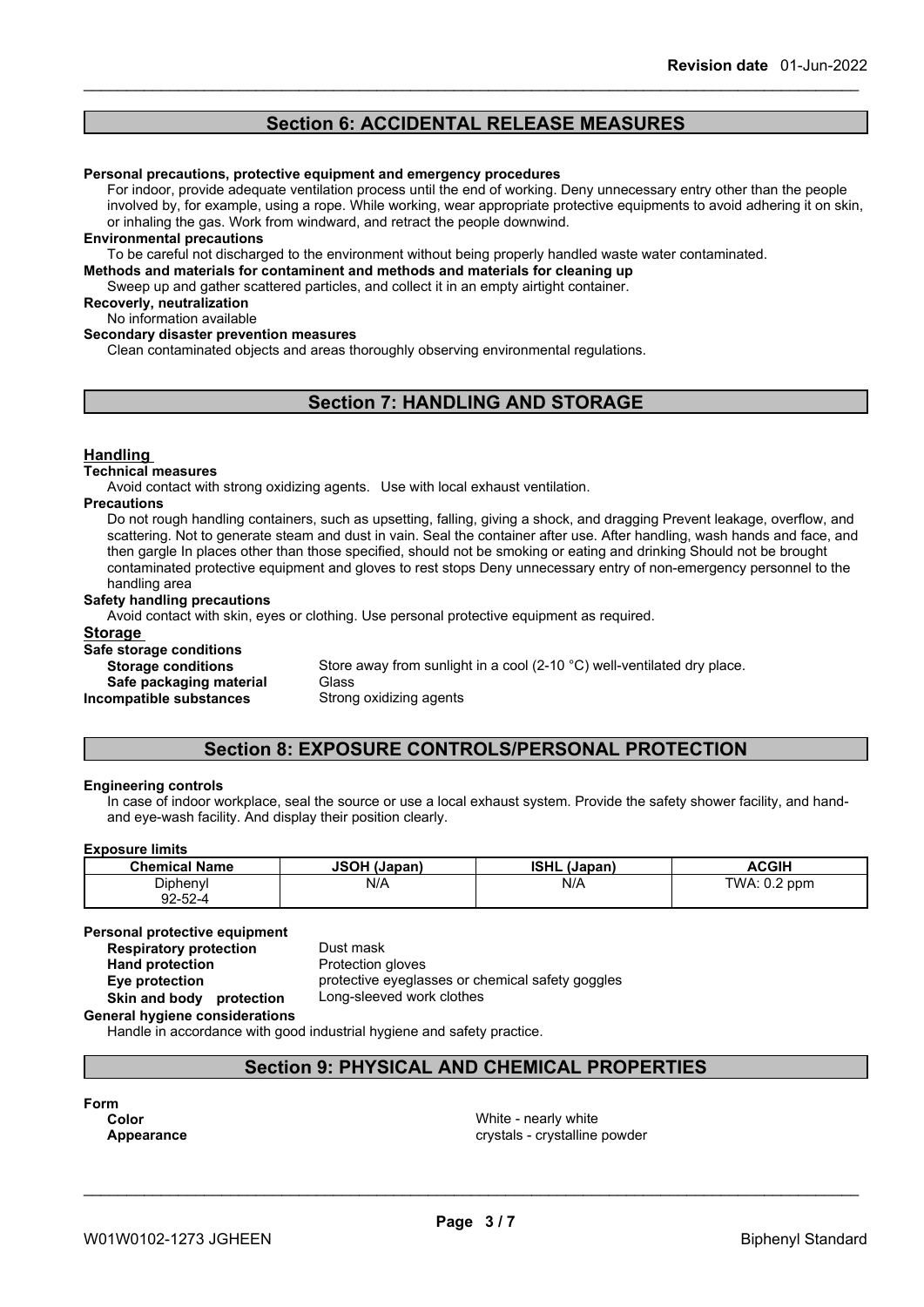| Odor<br>Melting point/freezing point<br>Boiling point, initial boiling point and boiling range<br><b>Flammability</b><br><b>Evaporation rate:</b><br>Flammability (solid, gas):<br>Upper/lower flammability or<br>explosive limits | no data available<br>$68 - 72$ °C<br>$254 - 255$ °C<br>no data available<br>no data available<br>no data available                                                                                   |
|------------------------------------------------------------------------------------------------------------------------------------------------------------------------------------------------------------------------------------|------------------------------------------------------------------------------------------------------------------------------------------------------------------------------------------------------|
| Upper:                                                                                                                                                                                                                             | $5.8 \sqrt{20}$                                                                                                                                                                                      |
| Lower:                                                                                                                                                                                                                             | $0.6 v\%$                                                                                                                                                                                            |
| <b>Flash point</b><br>Auto-ignition temperature:<br>Decomposition temperature:<br>рH<br>Viscosity (coefficient of viscosity)<br><b>Dynamic viscosity</b><br><b>Solubilities</b>                                                    | 113 $\degree$ C<br>540 $^{\circ}$ C<br>no data available<br>no data available<br>no data available<br>no data available<br>Ethanol, acetone: soluble. water: practically insoluble, or<br>insoluble. |
| n-Octanol/water partition coefficient: (log Pow)<br>Vapour pressure<br><b>Specific Gravity / Relative density</b><br>Vapour density<br><b>Particle characteristics</b>                                                             | 3.9<br>no data available<br>0.992<br>no data available<br>no data available                                                                                                                          |

### **Section 10: STABILITY AND REACTIVITY**

#### **Stability**

**Reactivity no data available Chemical stability** Stable under recommended storage conditions. **Hazardous reactions** None under normal processing **Conditions to avoid** Extremes of temperature and direct sunlight **Incompatible materials** Strong oxidizing agents **Hazardous decomposition products** Carbon monooxide (CO), Carbon dioxide (CO2)

### **Section 11: TOXICOLOGICAL INFORMATION**

#### **Acute toxicity**

| <b>Chemical Name</b> | <b>LD50</b>          | <b>LD50</b>             | <b>LC50</b>                        |
|----------------------|----------------------|-------------------------|------------------------------------|
|                      | )ral                 | .rmal f                 | <b>Inhalation</b>                  |
| - -<br>Diphenyl      | 2400 mg/kg(Rat)<br>ັ | 2500<br>) ma/ka(Rabbit) | $+43$ ppm<br>Mouse<br>$\mathbf{A}$ |

| Based on the NITE GHS<br>Based on the NITE GHS<br>Based on the NITE GHS<br>Diphenyl | <b>Chemical Name</b> | Acute toxicity -oral-source<br>information | Acute toxicity -dermal-source Acute toxicity -inhalation gas-<br>information | source information |
|-------------------------------------------------------------------------------------|----------------------|--------------------------------------------|------------------------------------------------------------------------------|--------------------|
|                                                                                     |                      |                                            |                                                                              |                    |
| classification results.<br>Iclassification results.<br>lclassification results.     |                      |                                            |                                                                              |                    |

| <b>Chemical Name</b> | <b>Acute toxicity -inhalation</b> |                          | <b>Acute toxicity -inhalation dust-Acute toxicity -inhalation mist-</b> |
|----------------------|-----------------------------------|--------------------------|-------------------------------------------------------------------------|
|                      | vapor-source information          | source information       | source information                                                      |
| Diphenyl             | Based on the NITE GHS             | Based on the NITE GHS    | Based on the NITE GHS                                                   |
|                      | Iclassification results.          | Iclassification results. | lclassification results.                                                |

**Skin irritation/corrosion**

| <b>Chemical Name</b>           | Skin corrosion/irritation source information     |
|--------------------------------|--------------------------------------------------|
| <b>Diphenvl</b>                | Based on the NITE GHS classification results.    |
| Serious eye damage/ irritation |                                                  |
| <b>Chemical Name</b>           | Serious eye damage/irritation source information |
| Diphenyl                       | Based on the NITE GHS classification results.    |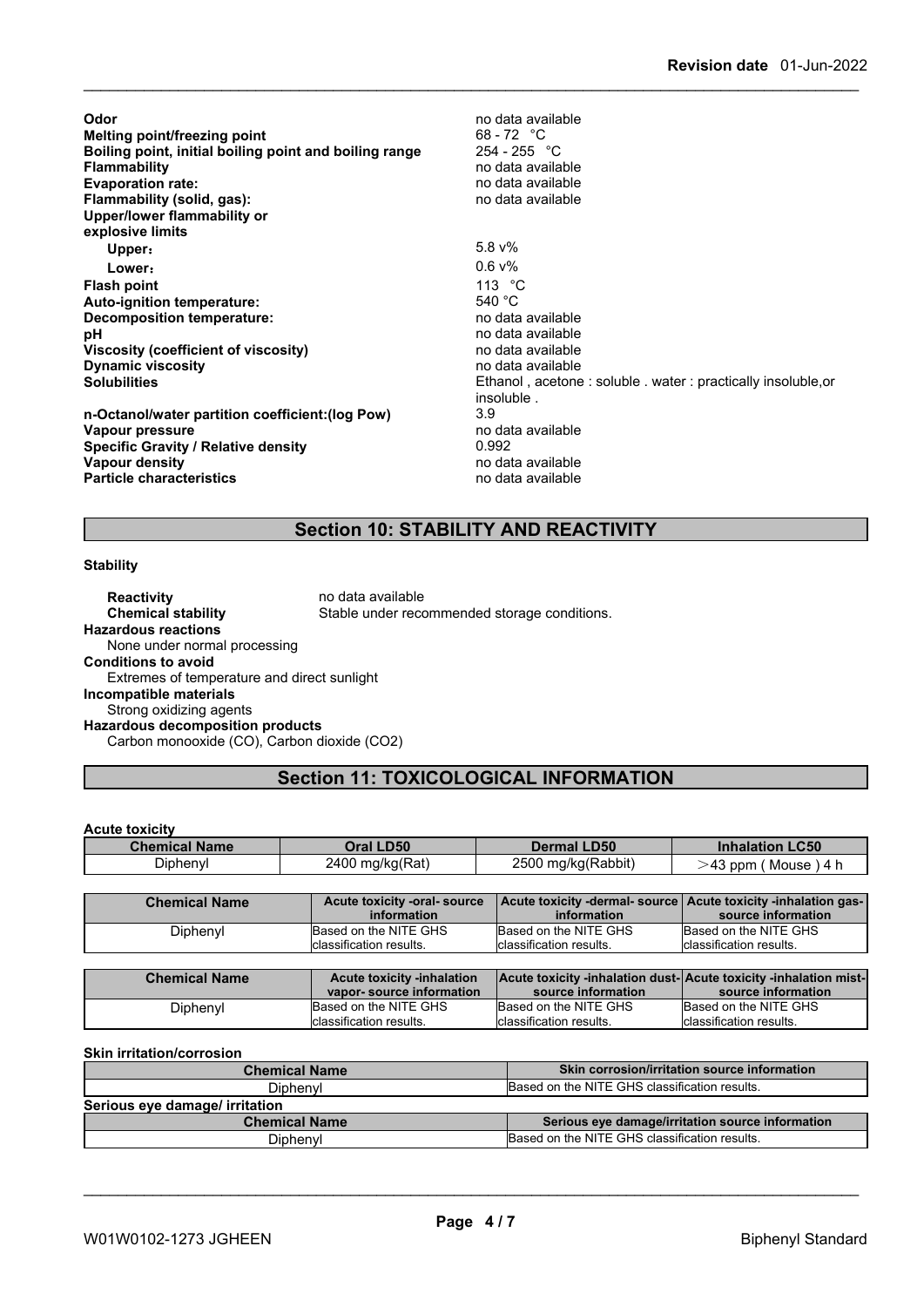| <b>Chemical Name</b>                  | Respiratory or Skin sensitization source information |
|---------------------------------------|------------------------------------------------------|
| Diphenyl                              | Based on the NITE GHS classification results.        |
| <b>Reproductive cell mutagenicity</b> |                                                      |
| <b>Chemical Name</b>                  | germ cell mutagencity source information             |
| Diphenyl                              | Based on the NITE GHS classification results.        |
| Carcinogenicity                       |                                                      |
| <b>Chemical Name</b>                  | <b>Carcinogenicity source information</b>            |
| Diphenyl                              | Based on the NITE GHS classification results.        |

#### **Reproductive toxicity**

| <b>Chemical Name</b>          | Reproductive toxicity source information      |
|-------------------------------|-----------------------------------------------|
| Diphenyl                      | Based on the NITE GHS classification results. |
| <b>STOT-single exposure</b>   |                                               |
| <b>Chemical Name</b>          | STOT -single exposure- source information     |
| Diphenyl                      | Based on the NITE GHS classification results. |
| <b>STOT-repeated exposure</b> |                                               |
| <b>Chemical Name</b>          | STOT-repeated exposure- source information    |
| Diphenyl                      | Based on the NITE GHS classification results. |
| <b>Aspiration hazard</b>      |                                               |
| <b>Chemical Name</b>          | <b>Aspiration Hazard source information</b>   |
| Diphenyl                      | Based on the NITE GHS classification results. |
|                               |                                               |

### **Section 12: ECOLOGICAL INFORMATION**

#### **Ecotoxicity**

| <b>Chemical Name</b> | Algae/aguatic plants | <b>Fish</b> | ∵rustacea<br>.                               |
|----------------------|----------------------|-------------|----------------------------------------------|
| Diphenyl             | N/A                  | N/A         | ∟C50<br>Daphnia magna<br>360<br>48 h<br>ua/L |

#### **Other data**

| <b>Chemical Name</b> | Short-term (acute) hazardous to the<br>aquatic environment source | Long-term (chronic) hazardous to the<br>aquatic environment source |  |
|----------------------|-------------------------------------------------------------------|--------------------------------------------------------------------|--|
|                      | information                                                       | information                                                        |  |
| Diphenyl             | Based on the NITE GHS classification                              | Based on the NITE GHS classification                               |  |
|                      | <i><b>Iresults.</b></i>                                           | results.                                                           |  |

| Persistence and degradability    | No information available |  |
|----------------------------------|--------------------------|--|
| <b>Bioaccumulative potential</b> | No information available |  |
| Mobility in soil                 | No information available |  |
| Hazard to the ozone layer        | No information available |  |
| <b>Mobility</b>                  |                          |  |

### **Section 13: DISPOSAL CONSIDERATIONS**

#### **Waste from residues**

Disposal should be in accordance with applicable regional, national and local laws and regulations. **Contaminated container and contaminated packaging**

Disposal should be in accordance with applicable regional, national and local laws and regulations.

### **Section 14: TRANSPORT INFORMATION**

#### **ADR/RID**

**UN number** UN3077 **UN classfication** 9

**Proper shipping name:** Environmentally hazardous substance, solid, n.o.s. (Diphenyl)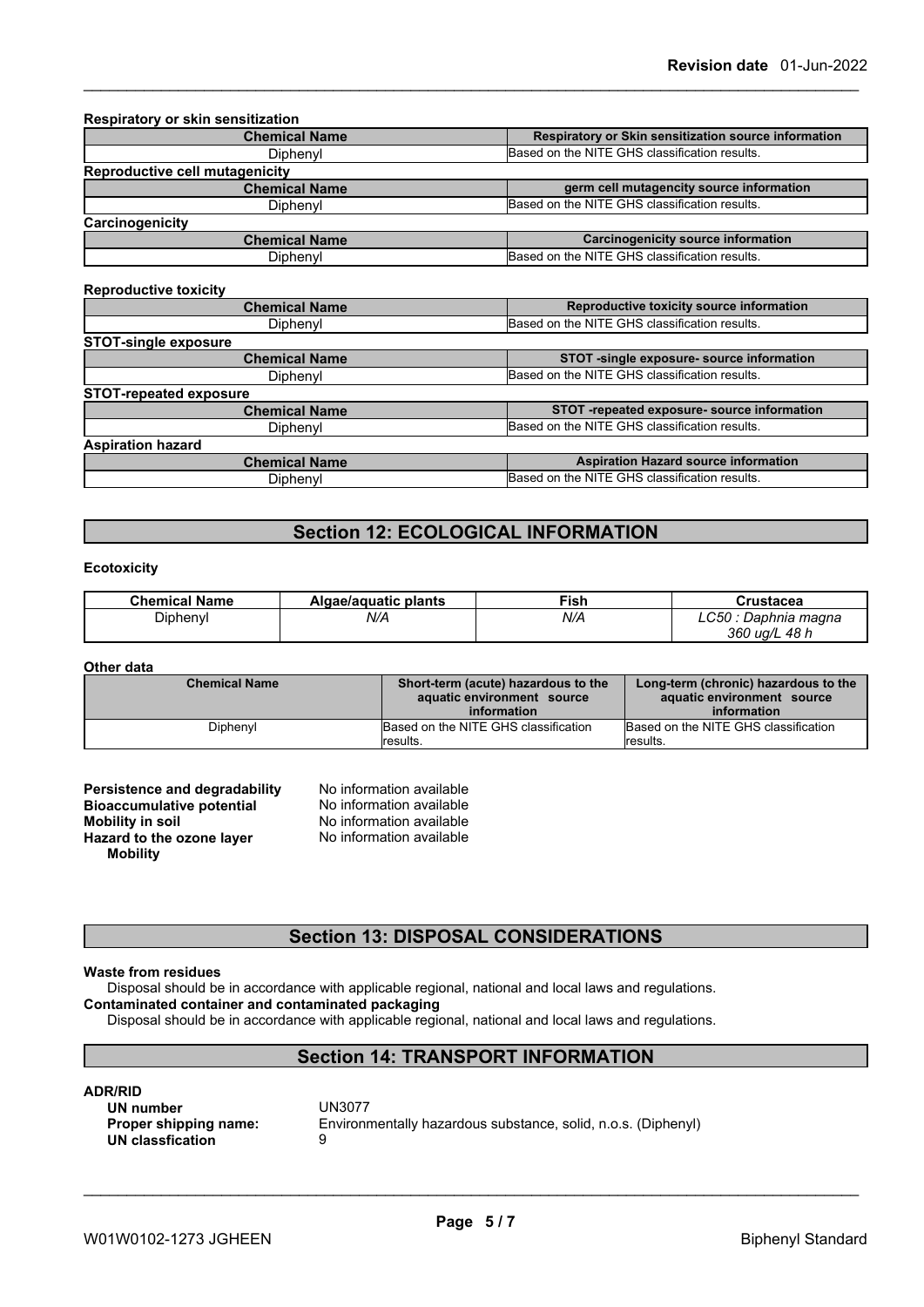| <b>Subsidiary hazard class</b><br>Packing group<br><b>Marine pollutant</b> | Ш<br>Yes                                                      |
|----------------------------------------------------------------------------|---------------------------------------------------------------|
| <b>IMDG</b>                                                                |                                                               |
| UN number                                                                  | UN3077                                                        |
| Proper shipping name:                                                      | Environmentally hazardous substance, solid, n.o.s. (Diphenyl) |
| <b>UN classfication</b>                                                    | 9                                                             |
| <b>Subsidiary hazard class</b>                                             |                                                               |
| Packing group                                                              | Ш                                                             |
| <b>Marine pollutant (Sea)</b>                                              | Yes                                                           |
| <b>Transport in bulk according to</b> No information available             |                                                               |
| Annex II of MARPOL 73/78 and                                               |                                                               |
| the IBC Code<br><b>IATA</b>                                                |                                                               |
| UN number                                                                  | UN3077                                                        |
| Proper shipping name:                                                      | Environmentally hazardous substance, solid, n.o.s. (Diphenyl) |
| UN classfication                                                           | 9                                                             |
| <b>Subsidiary hazard class</b>                                             |                                                               |
| Packing group                                                              | Ш                                                             |
| <b>Environmentally Hazardous</b>                                           | Yes                                                           |
| <b>Substance</b>                                                           |                                                               |

## **Section 15: REGULATORY INFORMATION**

| <b>International Inventories</b>              |                                                                                                                                                    |
|-----------------------------------------------|----------------------------------------------------------------------------------------------------------------------------------------------------|
| <b>EINECS/ELINCS</b>                          | Listed                                                                                                                                             |
| <b>TSCA</b>                                   | Listed                                                                                                                                             |
|                                               |                                                                                                                                                    |
| Japanese regulations                          |                                                                                                                                                    |
| <b>Fire Service Act</b>                       | Not applicable                                                                                                                                     |
| <b>Poisonous and Deleterious</b>              | Not applicable                                                                                                                                     |
| <b>Substances Control Law</b>                 |                                                                                                                                                    |
|                                               | Industrial Safety and Health Act Harmful Substances Whose Names Are to be Indicated on the Label (Law Art.57,<br>Para.1, Enforcement Order Art.18) |
|                                               | Notifiable Substances (Law Art.57-2, Enforcement Oder Art.18-2 Attached Table                                                                      |
|                                               | No.9)No.465                                                                                                                                        |
|                                               | Substances with Health Hazards Prevention Guideline(Carcinogenicity Substance)                                                                     |
| <b>Regulations for the carriage</b>           | Noxious Substances (Ordinance Art.3, Ministry of Transportation Ordinance Regarding                                                                |
| and storage of dangerous                      | Transport by Ship and Storage, Attached Table 1)                                                                                                   |
| goods in ship                                 |                                                                                                                                                    |
| <b>Civil Aeronautics Law</b>                  | Misellaneous Dangerous Substances and Articles (Ordinance Art. 194, MITL Nortification                                                             |
|                                               | for Air Transportation of Explosives etc., Attached Table 1)                                                                                       |
| <b>Marine Pollution Prevention</b>            | Enforcement ordinance Appendix No. 1 Noxious liquid substance Category X                                                                           |
| Law                                           | Marine pollutants (P and PP substances)                                                                                                            |
| <b>Pollutant Release and Transfer Class 1</b> |                                                                                                                                                    |
| <b>Register Law</b>                           |                                                                                                                                                    |
| $(-2023.3.31)$                                |                                                                                                                                                    |
| Class 1 - No.                                 | 340                                                                                                                                                |
| <b>Pollutant Release and Transfer</b>         | Class 1                                                                                                                                            |
| <b>Register Law</b>                           |                                                                                                                                                    |
| (2023/4/1)                                    |                                                                                                                                                    |
| Class 1 - No.                                 | 340                                                                                                                                                |
| <b>Export Trade Control Order</b>             | Not applicable                                                                                                                                     |
| <b>Air Pollution Control Law</b>              | <b>Hazardous Air Pollutants</b>                                                                                                                    |
|                                               |                                                                                                                                                    |

| <b>Chemical Name</b>             | Poisonous and Deleterious<br>Substances Control Law | Industrial Safety and Health Act<br>Substances<br>(Law Art.57-2)<br>(~2024.3.31) | Pollutant Release and Transfer<br>Register Law<br>$(-2023.3.31)$ |
|----------------------------------|-----------------------------------------------------|----------------------------------------------------------------------------------|------------------------------------------------------------------|
| Diphenyl<br>$92 - 52 - 4 (98.0)$ |                                                     | Applicable                                                                       | Applicable                                                       |